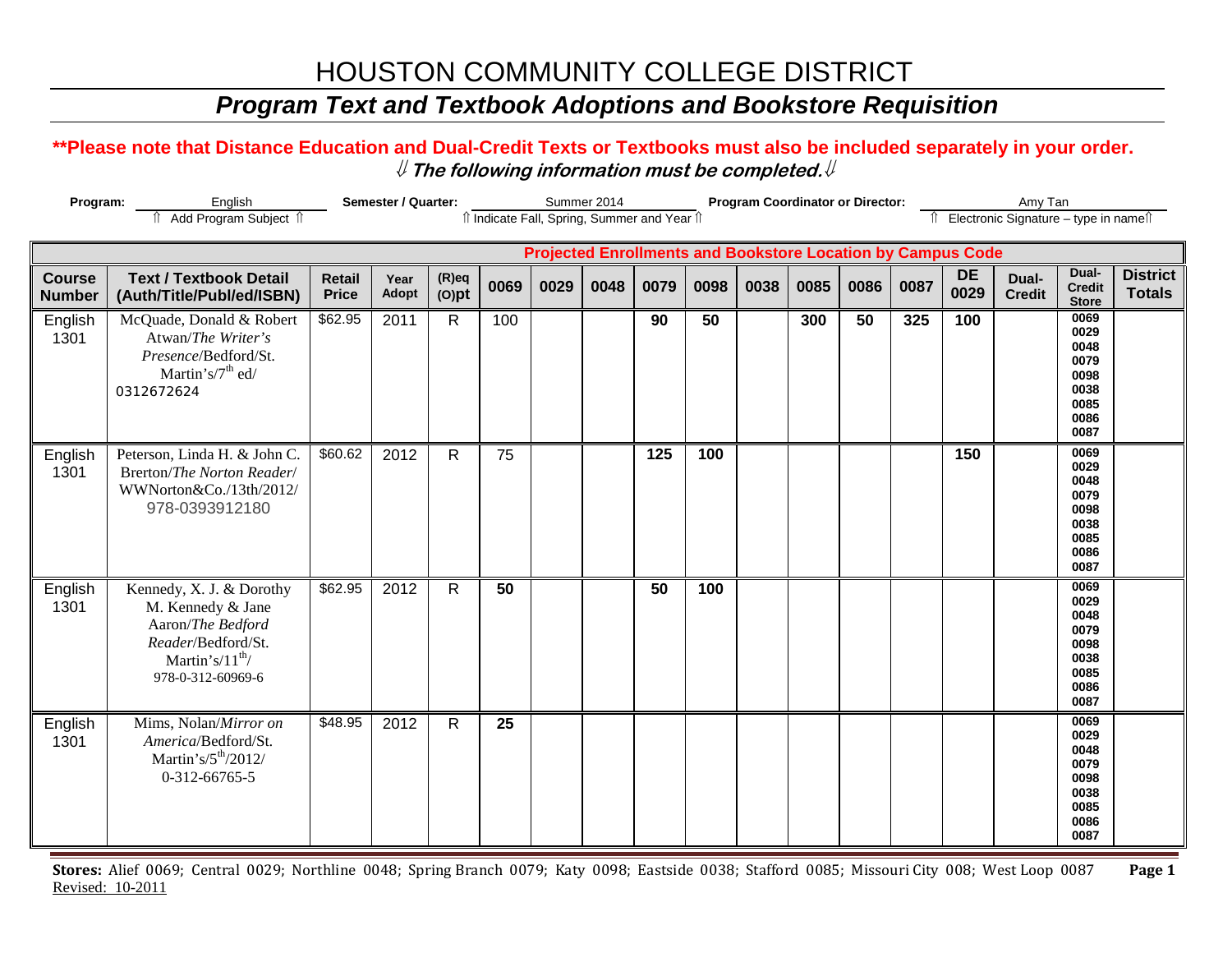## *Program Text and Textbook Adoptions and Bookstore Requisition*

#### **\*\*Please note that Distance Education and Dual-Credit Texts or Textbooks must also be included separately in your order.**  ⇓ **The following information must be completed.**⇓

| Program:                       |                                                                                                                       | Semester / Quarter:           |               |                      |      | Summer 2014 | îl Indicate Fall, Spring, Summer and Year îl |                                                                    |      | <b>Program Coordinator or Director:</b> |      | Amy Tan<br>Electronic Signature - type in names |      |            |                        |                                                                      |                                  |
|--------------------------------|-----------------------------------------------------------------------------------------------------------------------|-------------------------------|---------------|----------------------|------|-------------|----------------------------------------------|--------------------------------------------------------------------|------|-----------------------------------------|------|-------------------------------------------------|------|------------|------------------------|----------------------------------------------------------------------|----------------------------------|
|                                |                                                                                                                       |                               |               |                      |      |             |                                              | <b>Projected Enrollments and Bookstore Location by Campus Code</b> |      |                                         |      |                                                 |      |            |                        |                                                                      |                                  |
| <b>Course</b><br><b>Number</b> | <b>Text / Textbook Detail</b><br>(Auth/Title/Publ/ed/ISBN)                                                            | <b>Retail</b><br><b>Price</b> | Year<br>Adopt | $(R)$ eq<br>$(O)$ pt | 0069 | 0029        | 0048                                         | 0079                                                               | 0098 | 0038                                    | 0085 | 0086                                            | 0087 | DE<br>0029 | Dual-<br><b>Credit</b> | Dual-<br><b>Credit</b><br><b>Store</b>                               | <b>District</b><br><b>Totals</b> |
| English<br>1301                | Goshgarian/Contemporary<br>Reader/Longman/10 <sup>th</sup><br>/2011/100205731441                                      | \$81.20                       | 2011          | $\mathsf{R}$         |      |             |                                              |                                                                    |      |                                         |      |                                                 |      |            |                        | 0069<br>0029<br>0048<br>0079<br>0098<br>0038<br>0085<br>0086<br>0087 |                                  |
| English<br>1301                | Bloom, Lynn Z. & Louise Z.<br>Smith/The Arlington Reader/<br>Bedford/St.Martin's/3 <sup>nd</sup> ./<br>978-0312605650 | \$40.95                       | 2008          | $\mathsf{R}$         |      |             | 350                                          |                                                                    |      |                                         |      |                                                 |      |            |                        | 0069<br>0029<br>0048<br>0079<br>0098<br>0038<br>0085<br>0086<br>0087 |                                  |
| 1301                           | McCuen, Walker/Readings<br>for Writers/Harcourt<br>Brace/13 <sup>th</sup> /2009/9781428231<br>283                     | \$118                         | 2009          | $\mathsf{R}$         |      |             |                                              |                                                                    |      | 175                                     |      |                                                 |      | 250        |                        | 0069<br>0029<br>0048<br>0079<br>0098<br>0038<br>0085<br>0086<br>0087 |                                  |
| English<br>1301                | MyCompLab Codes/<br>9780205889747                                                                                     | \$40                          | 2012          | $\mathsf{R}$         |      |             |                                              |                                                                    |      |                                         | 50   |                                                 |      |            |                        | 0069<br>0029<br>0048<br>0079<br>0098<br>0038<br>0085<br>0086<br>0087 |                                  |

**Stores:** Alief 0069; Central 0029; Northline 0048; Spring Branch 0079; Katy 0098; Eastside 0038; Stafford 0085; Missouri City 008; West Loop 0087 **Page 2** Revised: 10-2011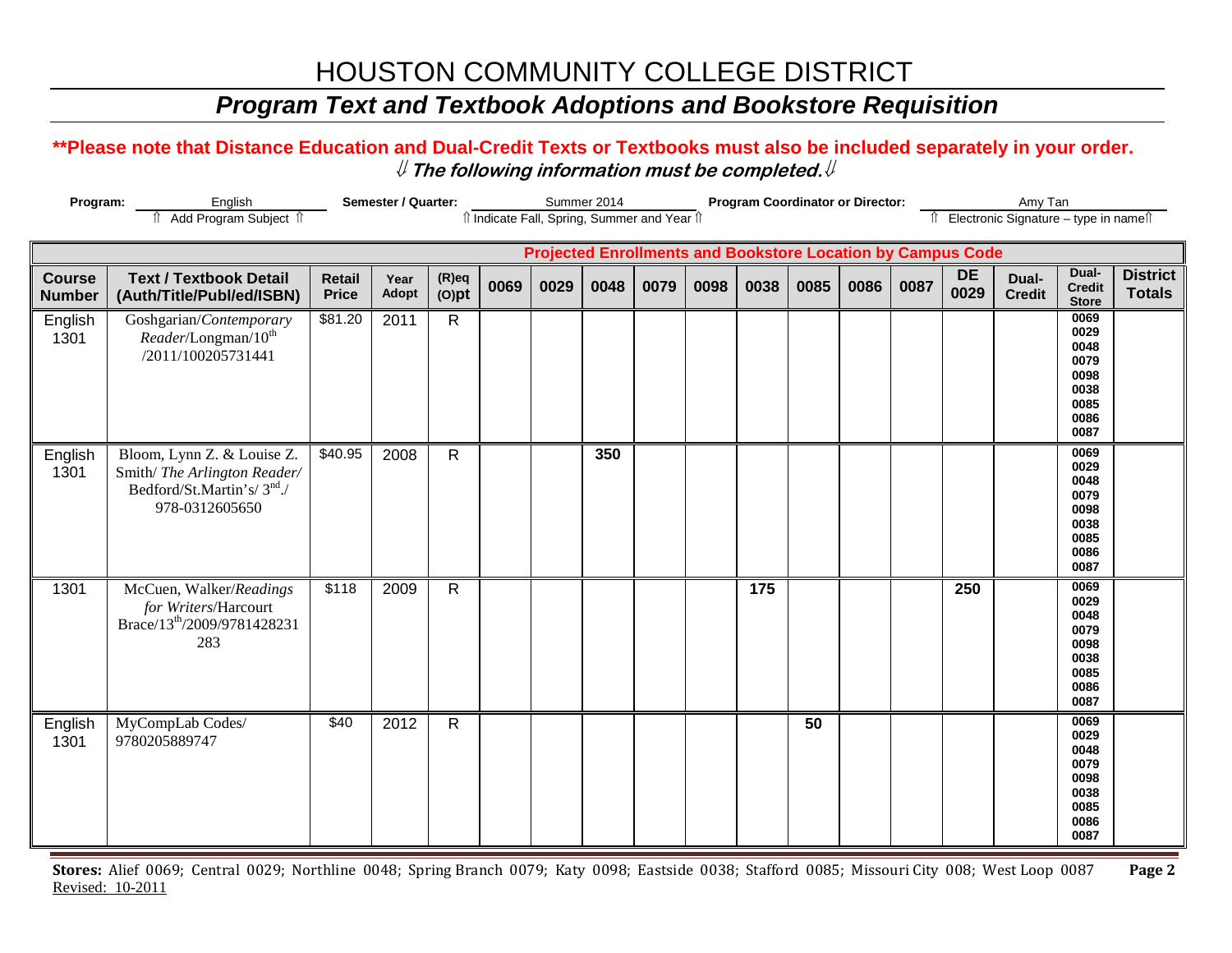## *Program Text and Textbook Adoptions and Bookstore Requisition*

#### **\*\*Please note that Distance Education and Dual-Credit Texts or Textbooks must also be included separately in your order.**  ⇓ **The following information must be completed.**⇓

| Semester / Quarter:<br>Program:<br>English<br>Add Program Subject 1 |                                                                                                                                     |                                                               |               |                      |      |      | Spring 2014 | Il Indicate Fall, Spring, Summer and Year Il                               |      |      | <b>Program Coordinator or Director:</b> |      |      | Amy Tan<br>↑ Electronic Signature - type in name |                        |                                                                      |                                  |
|---------------------------------------------------------------------|-------------------------------------------------------------------------------------------------------------------------------------|---------------------------------------------------------------|---------------|----------------------|------|------|-------------|----------------------------------------------------------------------------|------|------|-----------------------------------------|------|------|--------------------------------------------------|------------------------|----------------------------------------------------------------------|----------------------------------|
|                                                                     |                                                                                                                                     |                                                               |               |                      |      |      |             |                                                                            |      |      |                                         |      |      |                                                  |                        |                                                                      |                                  |
| <b>Course</b><br><b>Number</b>                                      | <b>Text / Textbook Detail</b><br>(Auth/Title/Publ/ed/ISBN)                                                                          | <b>Retail</b><br><b>Price</b>                                 | Year<br>Adopt | $(R)$ eq<br>$(O)$ pt | 0069 | 0029 | 0048        | <b>Projected Enrollments and Bookstore Location by Campus Code</b><br>0079 | 0098 | 0038 | 0085                                    | 0086 | 0087 | <b>DE</b><br>0029                                | Dual-<br><b>Credit</b> | Dual-<br><b>Credit</b><br><b>Store</b>                               | <b>District</b><br><b>Totals</b> |
| English<br>1301                                                     | Glenn, Cheryl and Loretta<br>Gray/Harbrace<br>Essentials/Wadsworth,<br>Cengage/1st/2012/04959083<br>63                              | \$31.95<br>(availab<br>le as an<br>ebook<br>for<br>$$10.99$ ) | 2012          | $\mathsf{R}$         |      |      |             |                                                                            |      |      | 300                                     | 50   | 300  | 50                                               |                        | 0069<br>0029<br>0048<br>0079<br>0098<br>0038<br>0085<br>0086<br>0087 |                                  |
| English<br>1301                                                     | Aaron, Jane E./The Little,<br><b>Brown Compact</b><br>Handbook/Longman/8th/<br>2012/978-0-205-23660-2                               | \$79.80                                                       | 2011          | $\mathsf{R}$         |      |      | 350         |                                                                            |      |      |                                         |      |      |                                                  |                        | 0069<br>0029<br>0048<br>0079<br>0098<br>0038<br>0085<br>0086<br>0087 |                                  |
| 1301                                                                | Elaine Maimon, Janice<br>Peritz, & Kathleen Yancey/<br>The McGraw-Hill<br>Handbook/McGraw-<br>Hill/3rd/2011/9780073384047           | \$103.00                                                      | 2011          | $\mathsf{R}$         |      |      |             |                                                                            |      | 125  |                                         |      |      | 200                                              |                        | 0069<br>0029<br>0048<br>0079<br>0098<br>0038<br>0085<br>0086<br>0087 |                                  |
| 1301                                                                | Laurie R. Kirszner &<br>Stephen R. Mandell/The<br>Wadsworth<br>Handbook/Wadsworth<br>$/9^{th}/1133151795$ (custom for<br>HCCS)/2007 | \$98.00                                                       | 2007          | $\mathsf{R}$         |      |      |             |                                                                            |      | 50   |                                         |      |      | 50                                               |                        | 0069<br>0029<br>0048<br>0079<br>0098<br>0038<br>0085<br>0086<br>0087 |                                  |

**Stores:** Alief 0069; Central 0029; Northline 0048; Spring Branch 0079; Katy 0098; Eastside 0038; Stafford 0085; Missouri City 008; West Loop 0087 **Page 3** Revised: 10-2011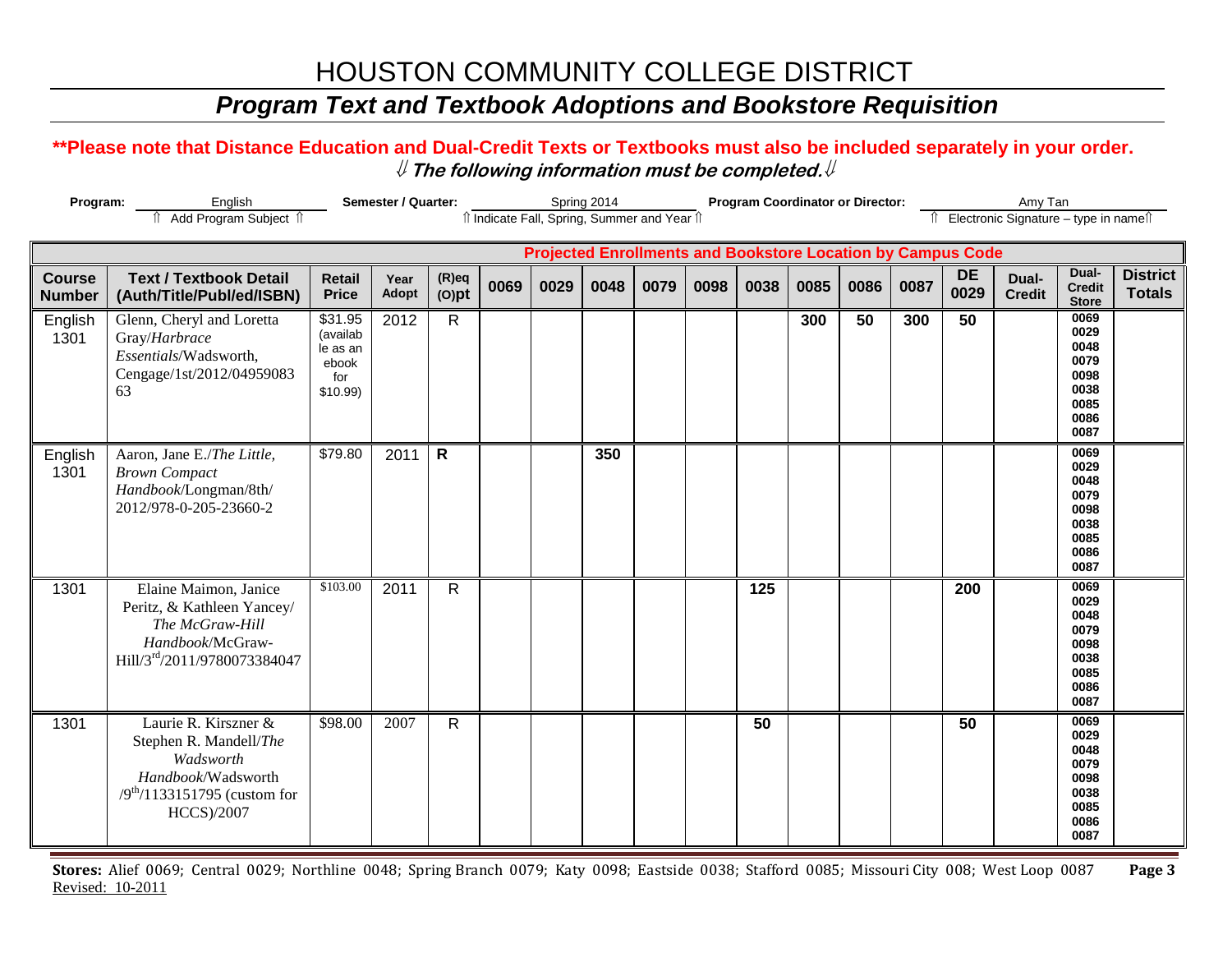## *Program Text and Textbook Adoptions and Bookstore Requisition*

#### **\*\*Please note that Distance Education and Dual-Credit Texts or Textbooks must also be included separately in your order.**  ⇓ **The following information must be completed.**⇓

| Program:                       | Add Program Subject 1                                                                                                                                                                  | Semester / Quarter:           |               |                      |      | Spring 2014                                                        | îl Indicate Fall, Spring, Summer and Year îl |      |      | <b>Program Coordinator or Director:</b> |      |      | Amy Tan<br>Îl Electronic Signature - type in namell |                   |                        |                                                                      |                                  |
|--------------------------------|----------------------------------------------------------------------------------------------------------------------------------------------------------------------------------------|-------------------------------|---------------|----------------------|------|--------------------------------------------------------------------|----------------------------------------------|------|------|-----------------------------------------|------|------|-----------------------------------------------------|-------------------|------------------------|----------------------------------------------------------------------|----------------------------------|
|                                |                                                                                                                                                                                        |                               |               |                      |      | <b>Projected Enrollments and Bookstore Location by Campus Code</b> |                                              |      |      |                                         |      |      |                                                     |                   |                        |                                                                      |                                  |
| <b>Course</b><br><b>Number</b> | <b>Text / Textbook Detail</b><br>(Auth/Title/Publ/ed/ISBN                                                                                                                              | <b>Retail</b><br><b>Price</b> | Year<br>Adopt | $(R)$ eq<br>$(O)$ pt | 0069 | 0029                                                               | 0048                                         | 0079 | 0098 | 0038                                    | 0085 | 0086 | 0087                                                | <b>DE</b><br>0029 | Dual-<br><b>Credit</b> | Dual-<br><b>Credit</b><br><b>Store</b>                               | <b>District</b><br><b>Totals</b> |
| 1302                           | Barnet, Sylvan & Hugo<br>Bedau/Critical Thinking,<br>Reading, and Writing: A<br><b>Brief Guide to</b><br>Argument/Bedford/St.<br>Martin's/7 <sup>th</sup> /2011/ 978-0-<br>312-60160-7 | \$48.95                       | 2011          | $\mathsf{R}$         |      |                                                                    |                                              |      |      |                                         |      |      |                                                     | 125               |                        | 0069<br>0029<br>0048<br>0079<br>0098<br>0038<br>0085<br>0086<br>0087 |                                  |
| 1302                           | Lunsford, Andrea A., John J.<br>Ruszkiewicz, & Keith<br>Walters/Everything's an<br>Argument /Bedford/St.<br>Martin's/6 <sup>th</sup> /978-1-4576-<br>0604-5                            | \$48.95                       | 2013          | $\mathsf{R}$         |      |                                                                    |                                              |      |      |                                         |      |      |                                                     | 50                |                        | 0069<br>0029<br>0048<br>0079<br>0098<br>0038<br>0085<br>0086<br>0087 |                                  |
| English<br>1302                | Lunsford, Andrea A., John<br>J. Ruszkiewicz, and Keith<br>Walters/Everything's an<br>Argument: with Readings/<br>Bedford/St. Martin's/5 <sup>th</sup> /<br>2010/978-1-4576-0604-5      | \$72.95                       | 2013          | $\mathsf{R}$         |      |                                                                    |                                              |      |      |                                         |      |      |                                                     |                   |                        | 0069<br>0029<br>0048<br>0079<br>0098<br>0038<br>0085<br>0086<br>0087 |                                  |
| English<br>1302                | MyCompLab Codes/<br>9780205889747                                                                                                                                                      | \$40                          | 2012          | $\mathsf{R}$         |      |                                                                    |                                              |      |      |                                         |      |      |                                                     |                   |                        | 0069<br>0029<br>0048<br>0079<br>0098<br>0038<br>0085<br>0086<br>0087 |                                  |

**Stores:** Alief 0069; Central 0029; Northline 0048; Spring Branch 0079; Katy 0098; Eastside 0038; Stafford 0085; Missouri City 008; West Loop 0087 **Page 4** Revised: 10-2011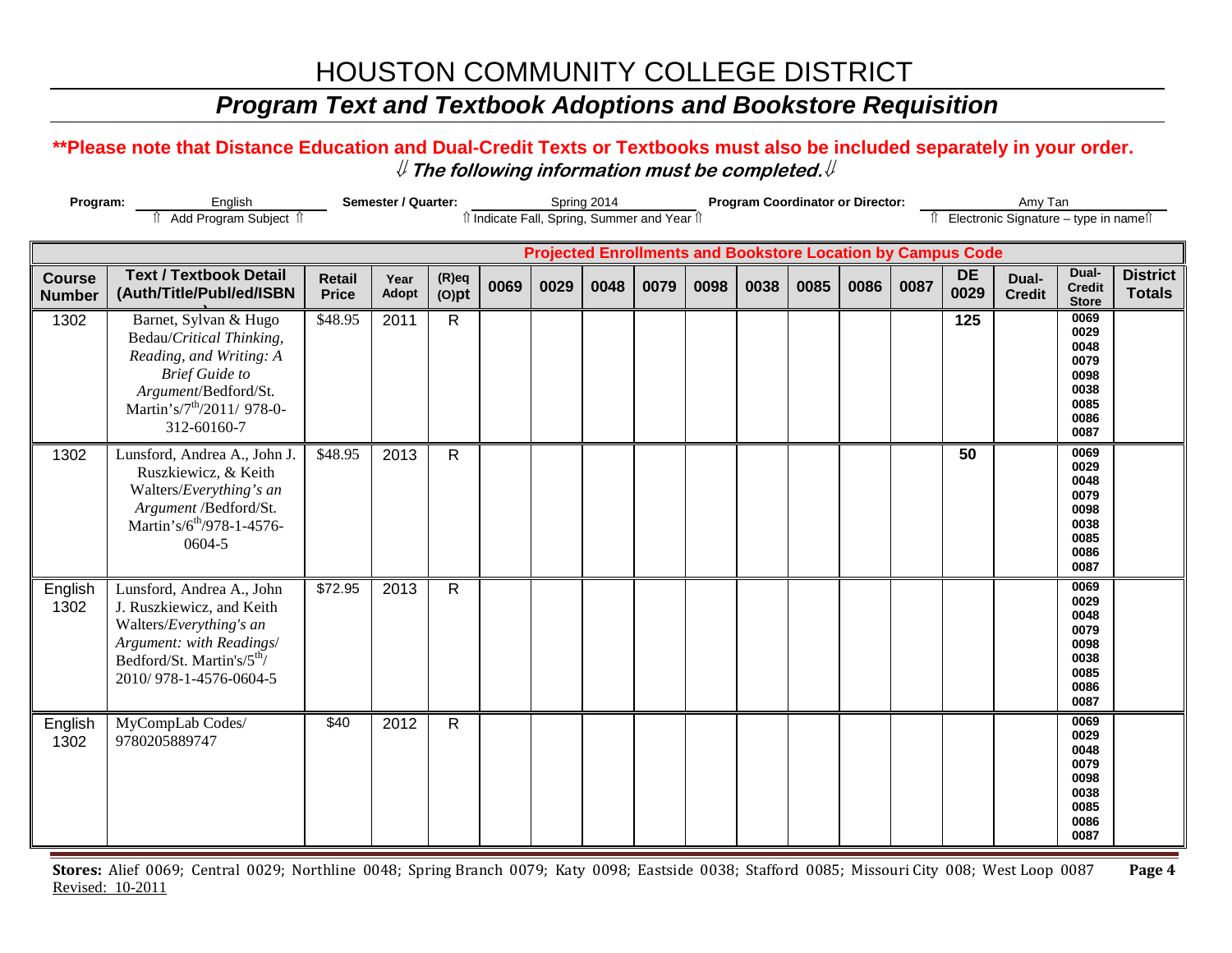## *Program Text and Textbook Adoptions and Bookstore Requisition*

#### **\*\*Please note that Distance Education and Dual-Credit Texts or Textbooks must also be included separately in your order.**  ⇓ **The following information must be completed.**⇓

|                                | Program:<br>Semester / Quarter:<br>English<br>Add Program Subject 1                                                                         |                               |               |                      | îl Indicate Fall, Spring, Summer and Year îl |      | Spring 2014 |                 |      |      | <b>Program Coordinator or Director:</b> |      | Amy Tan<br>Îl Electronic Signature - type in namell |                                                                    |                        |                                                                      |                                  |
|--------------------------------|---------------------------------------------------------------------------------------------------------------------------------------------|-------------------------------|---------------|----------------------|----------------------------------------------|------|-------------|-----------------|------|------|-----------------------------------------|------|-----------------------------------------------------|--------------------------------------------------------------------|------------------------|----------------------------------------------------------------------|----------------------------------|
|                                |                                                                                                                                             |                               |               |                      |                                              |      |             |                 |      |      |                                         |      |                                                     | <b>Projected Enrollments and Bookstore Location by Campus Code</b> |                        |                                                                      |                                  |
| <b>Course</b><br><b>Number</b> | <b>Text / Textbook Detail</b><br>(Auth/Title/Publ/ed/ISBN)                                                                                  | <b>Retail</b><br><b>Price</b> | Year<br>Adopt | $(R)$ eq<br>$(O)$ pt | 0069                                         | 0029 | 0048        | 0079            | 0098 | 0038 | 0085                                    | 0086 | 0087                                                | <b>DE</b><br>0029                                                  | Dual-<br><b>Credit</b> | Dual-<br><b>Credit</b><br><b>Store</b>                               | <b>District</b><br><b>Totals</b> |
| English<br>1302                | Bullock, Richard & Francine<br>Weinberg/The Little Seagull<br>Handbook/WW Norton/2011<br>/978-0-393-91151-0                                 | \$23.75                       | 2011          | $\mathsf{R}$         |                                              |      |             |                 |      |      |                                         |      |                                                     |                                                                    |                        | 0069<br>0029<br>0048<br>0079<br>0098<br>0038<br>0085<br>0086<br>0087 |                                  |
| English<br>1302                | Johnson, June/ Global Issues,<br><b>Local Arguments</b><br>/Pearson/Longman/3rd<br>/2014/978-0-205-739929                                   | \$79.40                       | 2010          | R                    | 50                                           |      | 100         | $\overline{75}$ |      |      |                                         |      |                                                     |                                                                    |                        | 0069<br>0029<br>0048<br>0079<br>0098<br>0038<br>0085<br>0086<br>0087 |                                  |
| English<br>1302                | Barnet, Sylan, William E.<br>Cain, & William<br>Burto/Literature for<br>Composition/Pearson/Longm<br>$an/9th/2011/978-0-205-$<br>74396-4    | \$104                         | 2011          | $\mathsf{R}$         | 50                                           |      | 25          | 100             | 75   |      |                                         |      |                                                     | 100                                                                |                        | 0069<br>0029<br>0048<br>0079<br>0098<br>0038<br>0085<br>0086<br>0087 |                                  |
| English<br>1302                | Colombo, Gary, Robert<br>Cullen, & Bonnie<br>Lisle/Rereading<br>America/Bedford/St.<br>Martin's/8 <sup>th</sup> /2010/978-0-312-<br>61129-3 | \$62.95                       | 2010          | $\mathsf{R}$         |                                              |      |             |                 |      |      |                                         |      |                                                     |                                                                    |                        | 0069<br>0029<br>0048<br>0079<br>0098<br>0038<br>0085<br>0086<br>0087 |                                  |

**Stores:** Alief 0069; Central 0029; Northline 0048; Spring Branch 0079; Katy 0098; Eastside 0038; Stafford 0085; Missouri City 008; West Loop 0087 **Page 5** Revised: 10-2011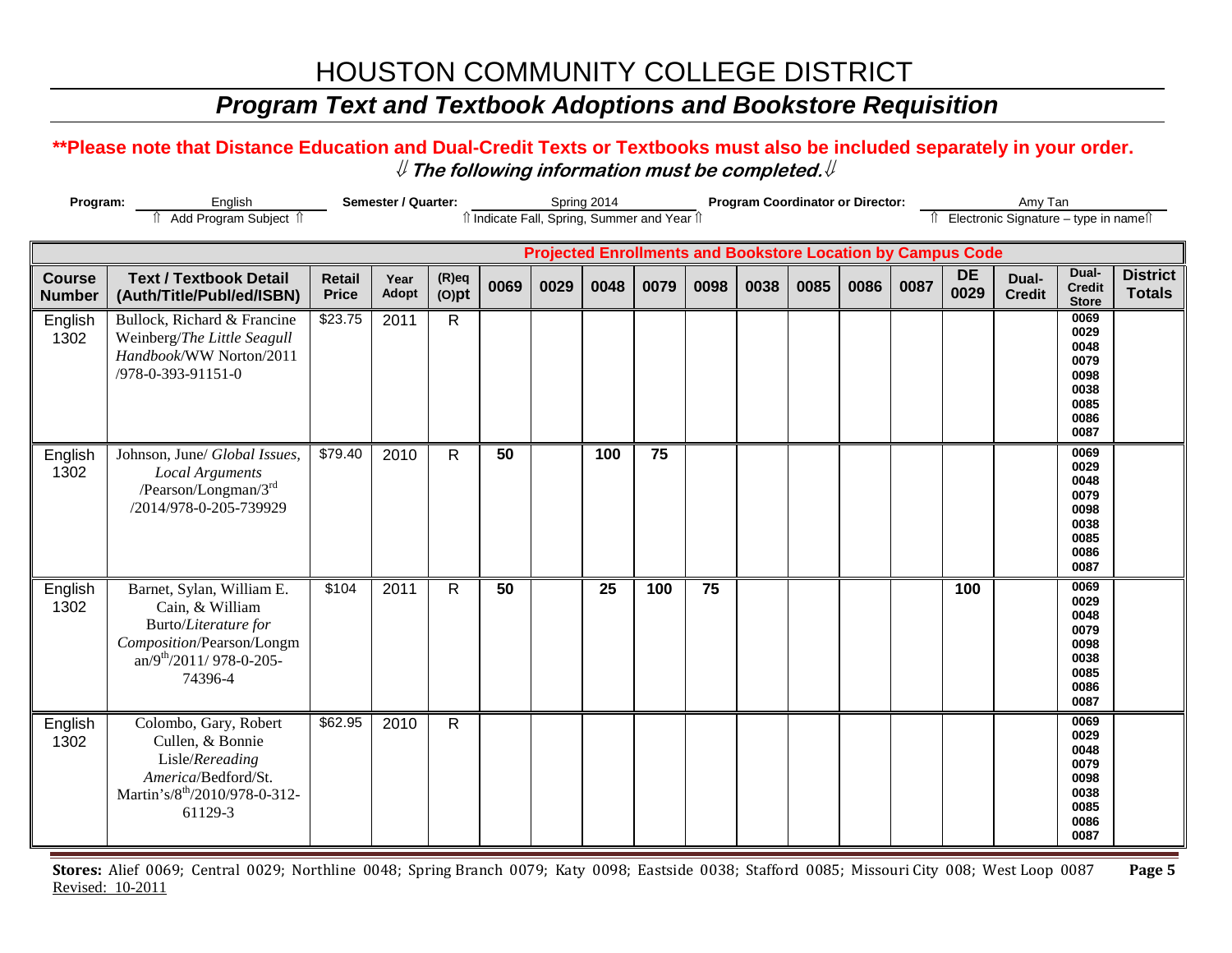## *Program Text and Textbook Adoptions and Bookstore Requisition*

#### **\*\*Please note that Distance Education and Dual-Credit Texts or Textbooks must also be included separately in your order.**  ⇓ **The following information must be completed.**⇓

| Program:                       | English<br>Add Program Subject 1                                                                                                                      | Semester / Quarter:<br>Spring 2014<br>îl Indicate Fall, Spring, Summer and Year îl |               |                      |                 |      |      |      |      | <b>Program Coordinator or Director:</b> |      |      | Amy Tan<br>Electronic Signature - type in names                    |                   |                        |                                                                      |                                  |
|--------------------------------|-------------------------------------------------------------------------------------------------------------------------------------------------------|------------------------------------------------------------------------------------|---------------|----------------------|-----------------|------|------|------|------|-----------------------------------------|------|------|--------------------------------------------------------------------|-------------------|------------------------|----------------------------------------------------------------------|----------------------------------|
|                                |                                                                                                                                                       |                                                                                    |               |                      |                 |      |      |      |      |                                         |      |      | <b>Projected Enrollments and Bookstore Location by Campus Code</b> |                   |                        |                                                                      |                                  |
| <b>Course</b><br><b>Number</b> | <b>Text / Textbook Detail</b><br>(Auth/Title/Publ/ed/ISBN)                                                                                            | <b>Retail</b><br><b>Price</b>                                                      | Year<br>Adopt | $(R)$ eq<br>$(O)$ pt | 0069            | 0029 | 0048 | 0079 | 0098 | 0038                                    | 0085 | 0086 | 0087                                                               | <b>DE</b><br>0029 | Dual-<br><b>Credit</b> | Dual-<br><b>Credit</b><br><b>Store</b>                               | <b>District</b><br><b>Totals</b> |
| English<br>1302                | HCCS/1302 Study<br>Guide/Northwest College<br><b>ONLY</b>                                                                                             | \$18.15                                                                            | 2012          | $\circ$              | 75              |      |      | 100  | 100  |                                         |      |      |                                                                    |                   |                        | 0069<br>0029<br>0048<br>0079<br>0098<br>0038<br>0085<br>0086<br>0087 |                                  |
| English<br>1302                | Barnet, Sylvan & Hugo<br>Bedau/Current Issues &<br><b>Enduring Questions</b><br>/Bedford/St.<br>Martin's/10 <sup>th</sup> /2014/978-1-<br>4576-2260-1 | \$72.95                                                                            | 2011          | $\mathsf{R}$         | $\overline{75}$ |      |      | 100  | 75   | 150                                     |      |      |                                                                    | 300               |                        | 0069<br>0029<br>0048<br>0079<br>0098<br>0038<br>0085<br>0086<br>0087 |                                  |
| English<br>1302                | Seyler/Read, Reason, Write,/<br>McGraw-Hill/ 10th /2012/<br>0073405930                                                                                | \$103                                                                              | 2008          | $\mathsf{R}$         |                 |      | 225  |      |      |                                         |      |      |                                                                    |                   |                        | 0069<br>0029<br>0048<br>0079<br>0098<br>0038<br>0085<br>0086<br>0087 |                                  |
| English<br>1302                | Aaron, Jane E./The Little,<br><b>Brown Compact</b><br>Handbook/Longman/8th/<br>2012/978-0-205-23660-2                                                 | \$79.80                                                                            | 2011          | $\mathsf{R}$         |                 |      | 250  |      |      |                                         |      |      |                                                                    |                   |                        | 0069<br>0029<br>0048<br>0079<br>0098<br>0038<br>0085<br>0086<br>0087 |                                  |

**Stores:** Alief 0069; Central 0029; Northline 0048; Spring Branch 0079; Katy 0098; Eastside 0038; Stafford 0085; Missouri City 008; West Loop 0087 **Page 6** Revised: 10-2011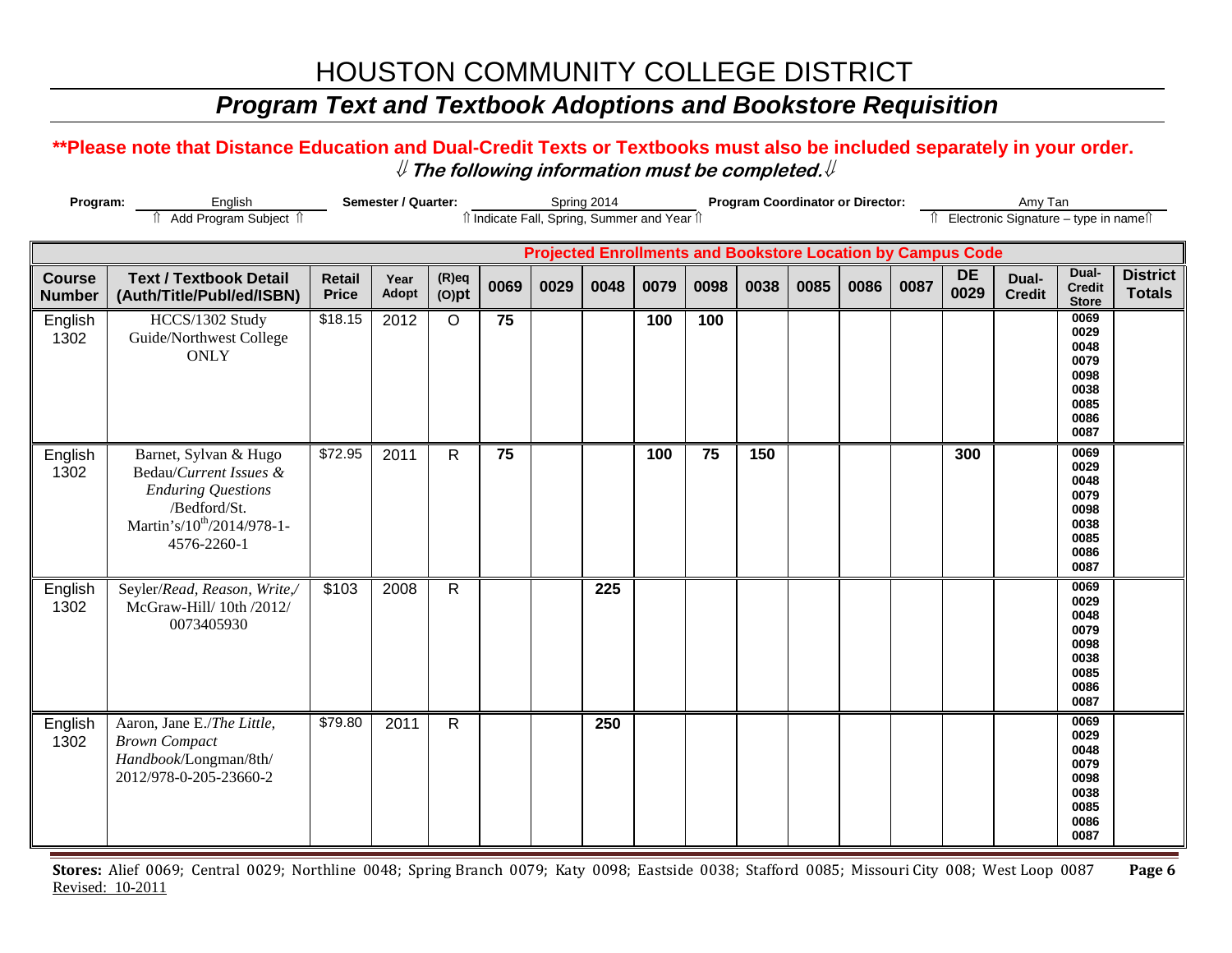### *Program Text and Textbook Adoptions and Bookstore Requisition*

#### **\*\*Please note that Distance Education and Dual-Credit Texts or Textbooks must also be included separately in your order. Projected Enrollments and Bookstore Location by Campus Code Course Number Text / Textbook Detail (Auth/Title/Publ/ed/ISBN) Year Adopt (R)eq (O)pt <sup>0069</sup> <sup>0029</sup> <sup>0048</sup> <sup>0079</sup> <sup>0098</sup> <sup>0038</sup> <sup>0085</sup> <sup>0086</sup> <sup>0087</sup> DE 0055 DE 0029 Dual-Credit Dual-Credit Store District Totals** English 1302 Fowler, H. Ramsey, & Jane Aaron/*The Little, Brown Handbook*/Pearson/12th/2012 /9780205213078 2012 \$100 R **50 0069 0029 0048 0079 0098 0038 0085 0086 0087** English 1302 Elaine Maimon, Janice Peritz, & Kathleen Yancey/ *The McGraw-Hill Handbook*/McGraw-Hill/3rd/2011/9780073384047 2011 \$103.00 R **150 200 0069 0029 0048 0079 0098 0038 0085 0086 0087** English 1302 Laurie R. Kirszner & Stephen R. Mandell/*The Wadsworth Handbook*/Wadsworth  $/9^{th}/1133151795$  (custom for HCCS)/2007 2007 \$98.00 R **50 50 0069 0029 0048 0079 0098 0038 0085 0086 0087** English 1302 Graff, Gerald & Cathy Birkenstein/*They Say/I Say*/WWNorton&Co./2nd/ 2010/978-0-393-93361-1 2010 \$25.00 R **25 25 0069 0029 0048 0079 0098 0038 0085 0086 0087 Projected Enrollments and Bookstore Location by Campus Code Course Number Text / Textbook Detail (Auth/Title/Publ/ed/ISBN) Year Adopt (R)eq (O)pt <sup>0069</sup> <sup>0029</sup> <sup>0048</sup> <sup>0079</sup> <sup>0098</sup> <sup>0038</sup> <sup>0085</sup> <sup>0086</sup> <sup>0087</sup> DE 0055 DE 0029 Dual-Credit Dual-Credit Store District Totals**

**Stores:** Alief 0069; Central 0029; Northline 0048; Spring Branch 0079; Katy 0098; Eastside 0038; Stafford 0085; Missouri City 008; West Loop 0087 **Page 7** Revised: 10-2011